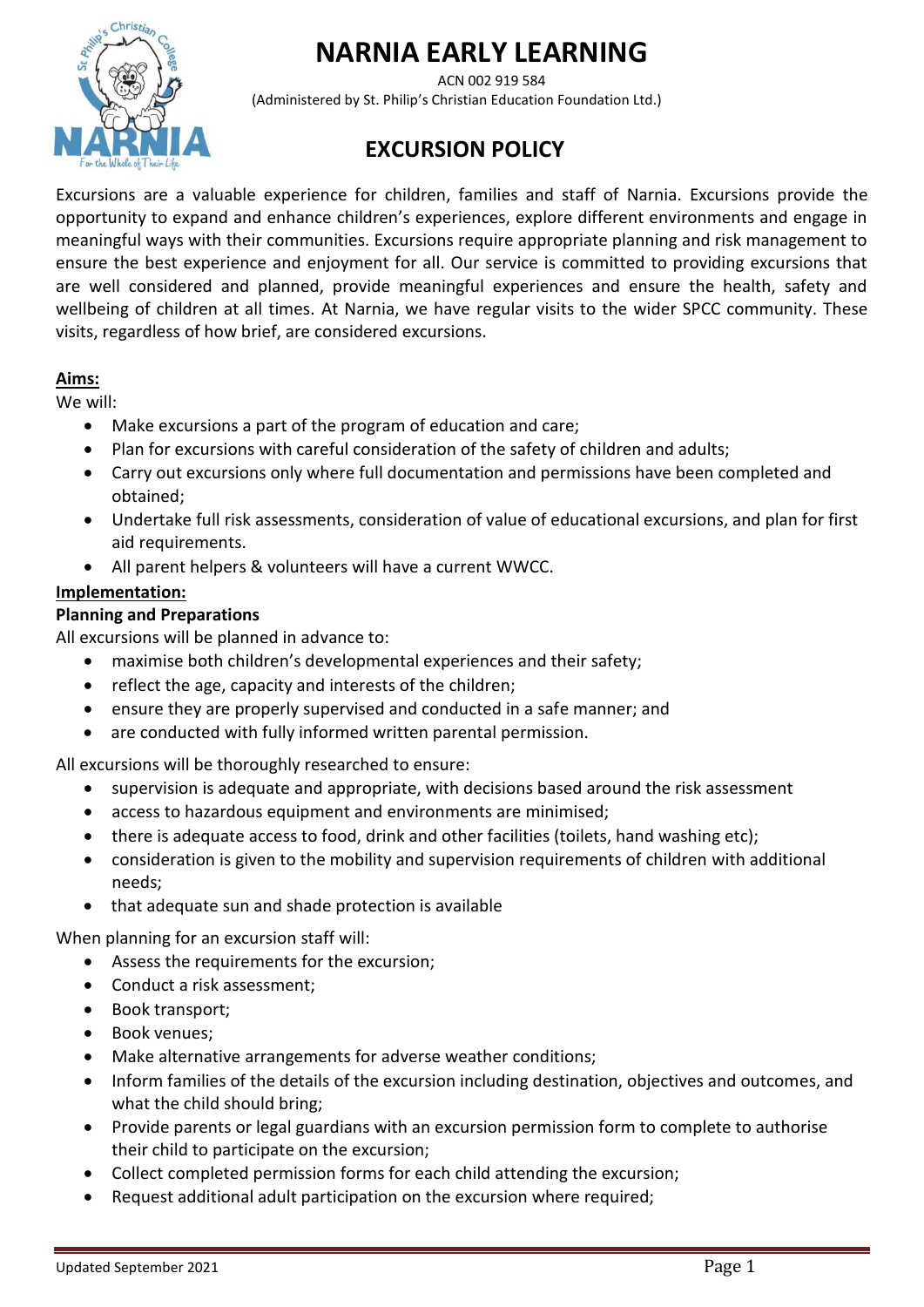• Arrange for a suitably equipped first aid kit (including EpiPen) and mobile phone to be taken on the excursion.

Educators must make alternate arrangements for any children who are not attending the excursion, and ensure that any dialogue or pre-planning for the excursion does not alienate such children from social networks.

Additional factors need to be considered in the planning of excursions for children with additional needs. Where possible, our service will uphold the right for all children to access all excursions and engage in meaningful ways while on excursions.

#### **Risk Assessment**

#### **The Nominated Supervisor (Centre Director) will:**

Ensure a risk assessment is conducted prior to any excursion to identify and assess the risk the excursion may pose to the safety, health and wellbeing of any child or adult whilst on the excursion, and will specify how the service will manage any risks identified.

The risk assessment conducted will consider:

- Proposed route, destination and duration of the excursion;
- potential water hazards or any hazard associated with water-based activities;
- mode of transport to and from destination;
- number of educators, responsible persons, and children involved;
- proposed activities; and
- items to be taken on the excursion eg: mobile phone, emergency contact numbers

Risk assessments should be written or reviewed prior to each excursion. Following the excursion, Staff should add any further comments to the excursion if they had become aware of additional risks.

If the excursion is a weekly or regular event, the risk assessment may be carried out annually, provided the circumstances around the excursion have not changed in any way since the initial risk assessment was conducted.

#### **The Nominated Supervisor (Centre Director) will also:**

• appoint a Responsible Person to be in charge of the excursion.

#### **Authorisation for Excursions:**

For all excursions parents or legal guardians will be given an excursion permission form with full details of the excursion including:

- date, description, proposed route, duration and destination of proposed excursion;
- method of transport to be used;
- times of the excursion
- requirements for seatbelts and safety restraints
- the first aid officer and responsible person accompanying;
- reason for the excursion and proposed activities to be conducted on the excursion;
- the anticipated adult: child ratio outlining number of children, educators' other adults attending;
- a statement that a risk assessment has been prepared and is available at the service for parents to view.
- Links to Narnia Transport and Excursion policies.

No child will be taken on an excursion unless written permission has been received.

#### **Insurance**

Any planned excursion will be consistent with the requirement of the Centre's Public Liability insurance cover.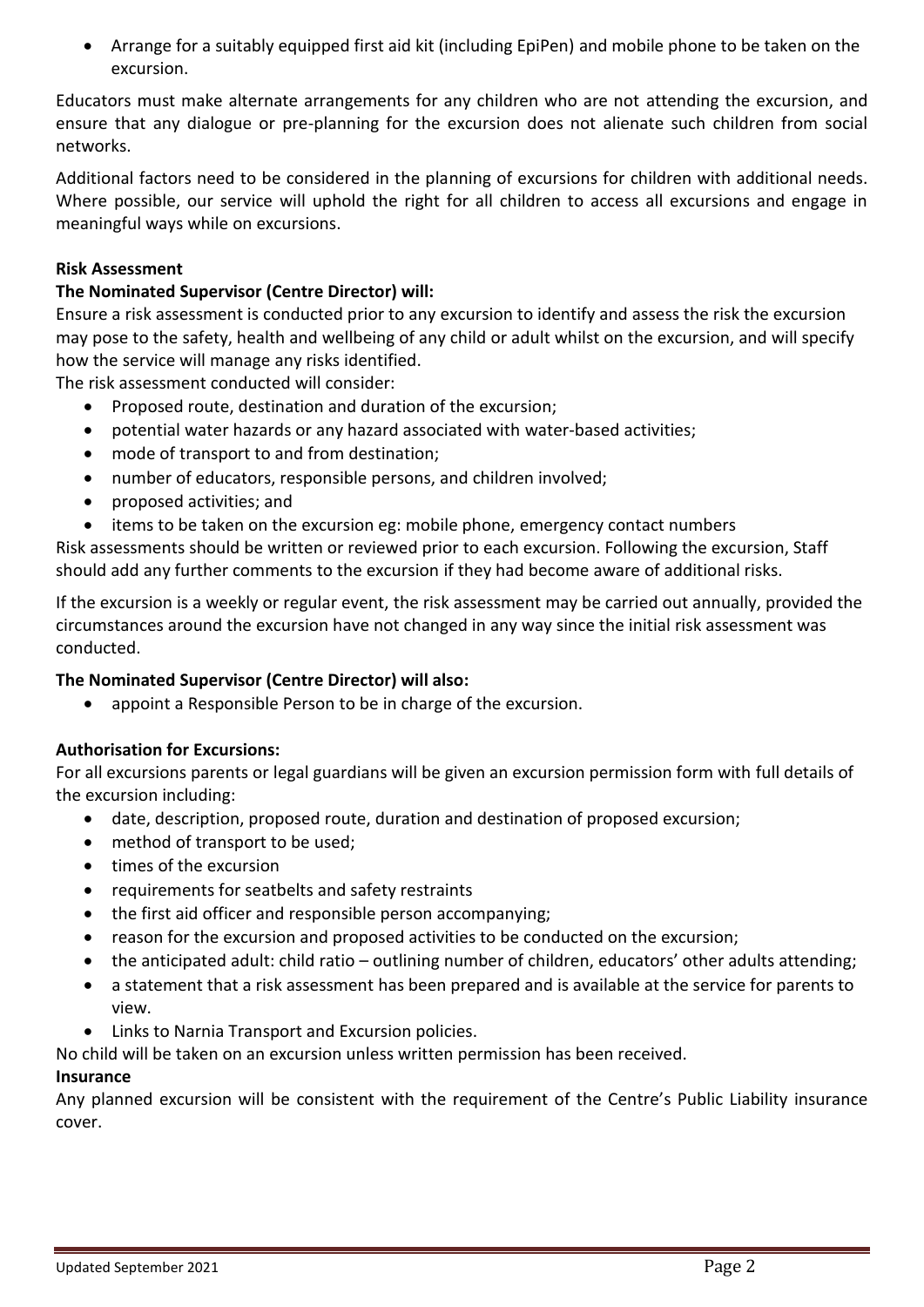# **Transport and Traffic**

Safety of children will be considered in the choice of route and mode of transport. Narnia will follow all applicable NSW road rules as well as the Kids and Traffic best practice recommendations for transporting young children safely in buses. Every reasonable precaution will be taken to protect children from harm and any hazard likely to cause injury.

Educators will ensure children obey road rules and cross roads at a crossing or lights where available. Educators will remain vigilant to ensure no child runs ahead or lags behind the group.

# **Water Hazards**

No excursions will be conducted to a swimming pool or for the purpose of a water related activity. Where there are significant water hazards (such as rivers, lakes or beaches) at the destination or on route, a risk management strategy will be identified and implemented.

#### **Families and Volunteers**

Families will be encouraged to participate in excursions to assist in maintaining suitable child/staff ratios. If the parent needs to bring their child's sibling because they cannot find suitable care, the siblings must be included in ratios.

If additional adults are required volunteers will be invited. Volunteers will be mature, responsible people who are aware of the hazards and responsibilities of taking a group of children out of the service. Family members/volunteers will not to be left in sole charge of children and must be supervised by an educator at all times.

All volunteers/family members' details will be entered into the appropriate staff record for that day. All additional adults who will be responsible for children must have a WWCC.

At Narnia we create cultures, and strategies and act to prevent harm to children. The Australian and New Zealand Children's Commissioners and Guardians define a child safe organisation as one that provides an environment that reduces the likelihood of children being harmed.

# **Supervision**

Supervision on excursions will ensure the safety and wellbeing of all children for the duration of the excursion, taking into account ratios and all risks and hazards likely to be encountered.

The venue will be assessed as safe for all children and adults on the excursion and will be easily supervised and accessible.

- a) The adult/child ratio will be maintained.
- b) Children will be counted regularly by a minimum of two Staff members to ensure all are accounted for. Staff should refer to a list of names of children who are attending the excursion. This includes the arrival at and departure from any location throughout the excursion. (Staff must refer to the Transport Policy for additional information for Excursions involving transportation).
- c) Parents and volunteers may assist with excursions. The Nominated Supervisor on the excursion must be an adult paid staff member. The supervision will ensure parent and volunteer helpers are properly acquainted with their responsibilities and obligations for the children attending the excursion
- d) A minimum of one staff member attending the excursion is to hold a current first aid certificate. The Nominated Supervisor is to ensure that an emergency first aid kit is taken on the excursion.
- e) All supervisors attending the excursion will remain in close proximity to the activity for the purpose of supervision at all times.
- f) To identify the children, name and phone number of the service will be attached to them
- g) Staff are considered "on duty" at all times.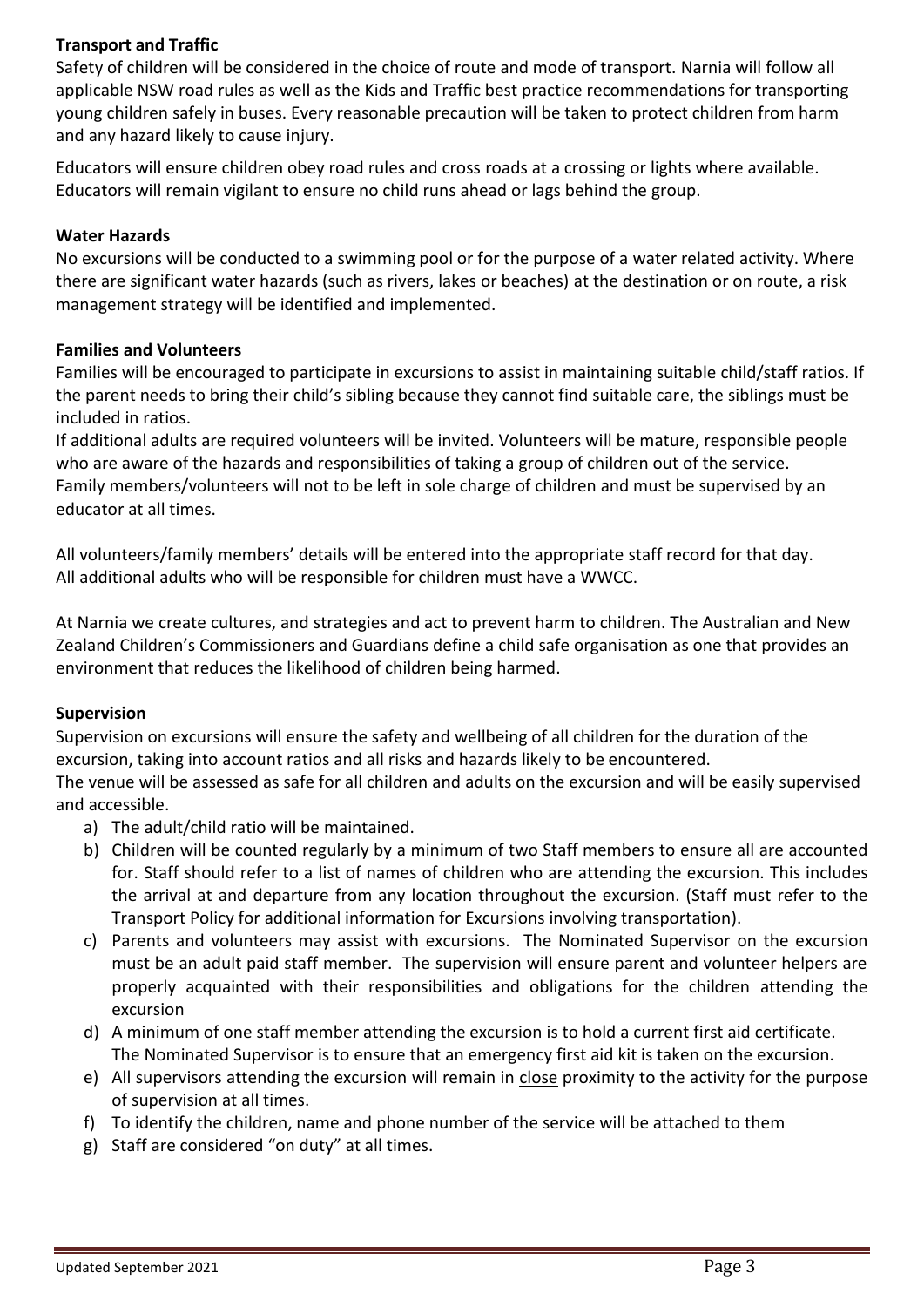# **Conducting the Excursion**

All educators, volunteers and children attending will be informed of excursion timetable/itinerary, special requirements, safety procedures, grouping of children and responsibilities.

A list of children on the excursion will be left at the service and a copy carried by the delegated Certified Supervisor.

Before leaving on the excursion, a copy of the contingency plan will be left at the service which includes:

- itinerary and timetable; and
- mobile contact phone number.

Items to be taken on excursions include:

- a suitable stocked first-aid kit including EpiPen;
- a mobile phone:
- children's emergency contact numbers;
- children's medication, if required; and
- other items as required e.g. sunscreen, drinking cups, jackets etc.

If a child is lost on an excursion, Narnia will always leave a staff member behind to look, while the other group leaders escort the children back. The Nominated Supervisor will determine if police or further assistance is required.

# **Evaluation**

All excursions are conducted in a safe manner and evaluated. Any improvements identified in the risk assessment prior to conducting the excursion or the evaluation of the excursion are addressed and actioned to ensure children's safety.